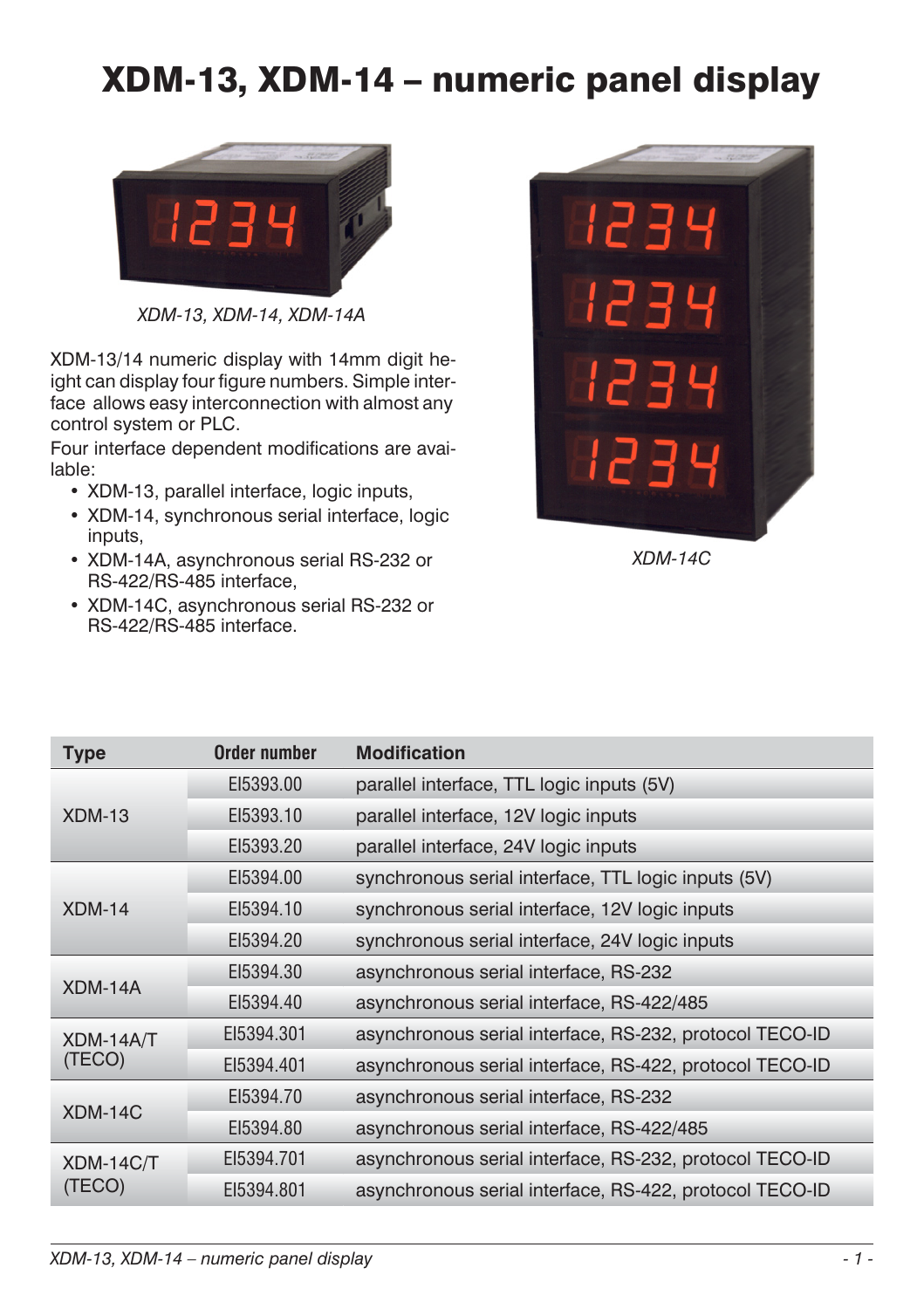### <span id="page-1-0"></span>*Description*

Fig. [1](#page-1-0) shows individual modification block schematics. XDM-13 has parallel interface. Digits has to be entered in BCD code individually. XDM-14 has synchronous interface with clock, data, strobe signals, that should be simulated by PLC. XDM-14A has asynchronous RS-422/485 or RS-232 serial interface with an ASCII protocol im-

plemented. XDM-14A/T (TECO version) TECO operator panel system ID protocol implemented. Display is enclosed in plastic box for panel installation. There is a removable screw terminal on rear cover.



*Fig. [1](#page-1-0). XDM-13/14 block schematics*

### *Specifications*

| Voltage/Power<br>5V output (terminal 8)<br>max. load<br>Operation temperature range | 200 mA                                                                                                                                                                         | $9 \div 30$ V / max 3 W<br>$5V \pm 5%$<br>$-10 \div 50$ °C                                                                                                              |                    | log.1 typ<br>$log.1$ max<br>Inp. current log.1 typ.<br>XDM-14A | 12V<br>3 V<br>5.5V<br>18 V<br>$0.15$ mA $2$ mA                                                             | 24 V<br>30 V<br>2 <sub>m</sub> A |
|-------------------------------------------------------------------------------------|--------------------------------------------------------------------------------------------------------------------------------------------------------------------------------|-------------------------------------------------------------------------------------------------------------------------------------------------------------------------|--------------------|----------------------------------------------------------------|------------------------------------------------------------------------------------------------------------|----------------------------------|
| XDM-13/14 input levels:<br>EI5393/EI5394<br>$log.0$ max<br>$log.1$ min              | .00.<br>0.8V<br>2.4 V                                                                                                                                                          | .10<br>3 V<br>8 V                                                                                                                                                       | .20<br>5 V<br>15 V | Transfer rate<br>Format<br>Parity<br>S1, S2 input filers       | $300 \div 57600$ Bd<br>8 bit<br>E/O/N selectable<br>10 <sub>ms</sub>                                       |                                  |
| 9.0<br>81.0                                                                         | 88.8<br>Vystup Napáj<br>Spotřeba max.3W<br>Vstupní signály TTL<br>Výstup 5V/0.2A<br>$9 + 30V$<br>an 53930<br>Napájení<br>Spotřeba<br>Datové vstupy<br>E15393.00<br><b>2152</b> | ₽<br>$+5V$ GMD $+U$<br>$\overline{\sigma}$<br>$\infty$<br>$rac{1}{2}$<br>₹<br>$\circ$<br>P/D<br>LO<br>S<br>4<br>b <sub>2</sub><br>က<br>5<br>$\sim$<br>8<br>$\mathbf{r}$ | 67.0               | $\circ$<br>72.0<br>O                                           | $32.2^{+0.2}_{-0.2}$<br>max.<br>$67.2^{+0.2}_{-0.2}$<br>tloušťka<br>panelu<br>5,0 mm<br>otvor pro zástavbu |                                  |

*Fig. 2. Dimensions and inlet size*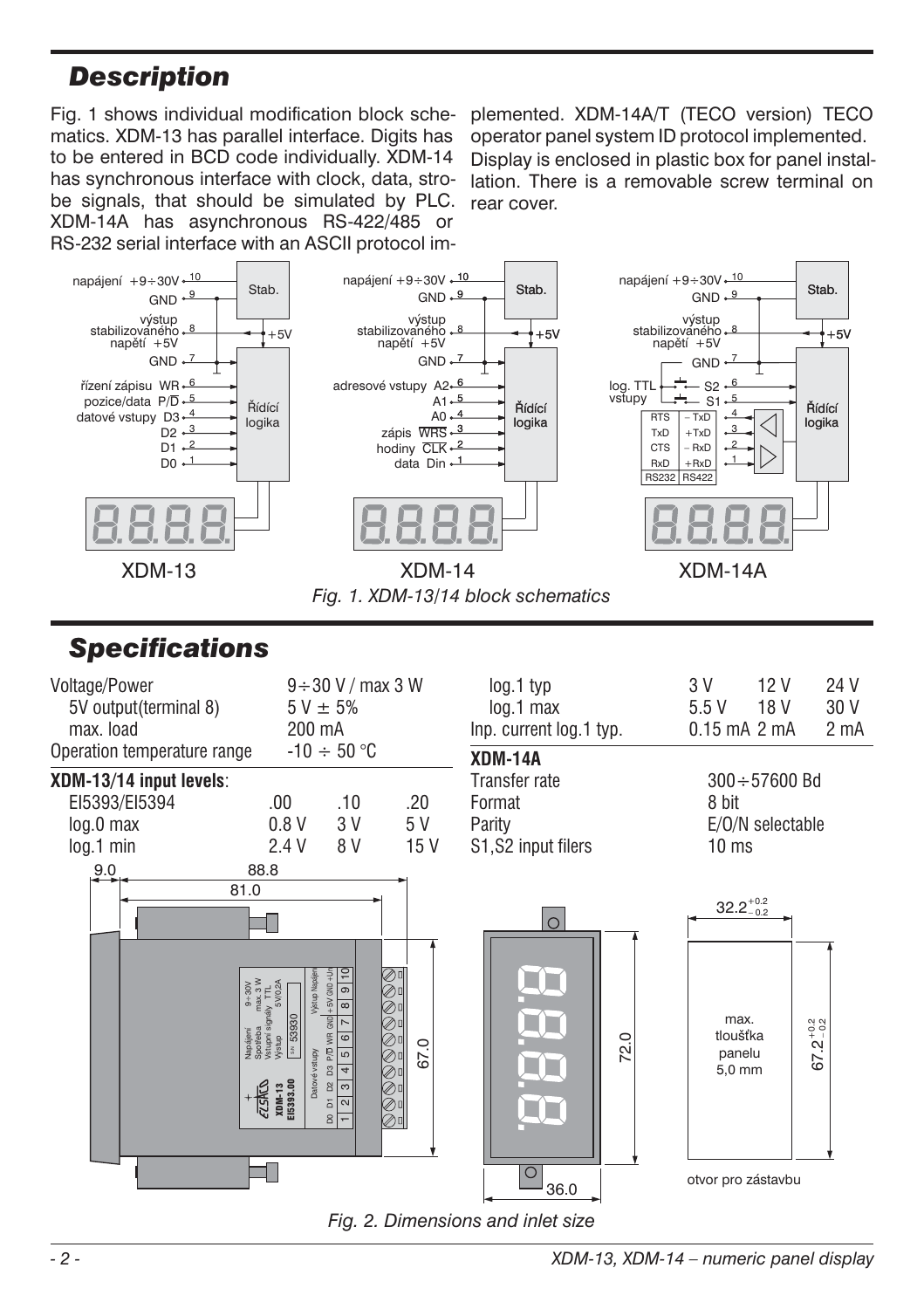## <span id="page-2-0"></span>*XDM-13 connection and control*

Figure [3](#page-2-0) shows typical XDM-13 typical connection.  $D0 \div D3$  data and P/D switch signals are common for all displays, but every one needs its own WR signal.

See fig. [4](#page-2-0) for writing sequence. At first, position of digit is written and then a data are written on this position. WR rising edge defines writing moment. It is not necessary to write in left right order since position 0 (as shown on figure [4](#page-2-0)) or write all digits.

Position  $0 \div 3$  is set on  $D0 \div D3$  signals and  $P/D$ is 1 when writing position. Position 4 selects dot register.

| D <sub>3</sub> | D <sub>2</sub> | D1 | D0 | P/D | digit position |
|----------------|----------------|----|----|-----|----------------|
| 0              |                |    |    |     |                |
| O              |                |    |    |     |                |
| N              |                |    |    |     |                |
| 0              |                |    |    |     | 3              |
|                |                |    |    |     | dots           |

After setting position a digit is written according to this table:

| D3           | D <sub>2</sub> | D <sub>1</sub> | D <sub>0</sub> | P/D      |                | digit shown    |                |  |  |
|--------------|----------------|----------------|----------------|----------|----------------|----------------|----------------|--|--|
|              |                |                |                |          | set 0          | set 1          | set 6          |  |  |
| 0            | 0              | $\mathbf{0}$   | 0              | 0        | 0              | $\overline{0}$ | 0              |  |  |
| 0            | 0              | $\bf{0}$       | 1              | 0        | 1              | 1              | 1              |  |  |
| 0            | 0              | 1              | 0              | 0        | $\overline{c}$ | $\overline{2}$ | $\overline{2}$ |  |  |
| 0            | 0              | 1              | 1              | 0        | 3              | 3              | 3              |  |  |
| 0            | 1              | 0              | 0              | 0        | $\overline{4}$ | $\overline{4}$ | $\overline{4}$ |  |  |
| 0            | 1              | 0              | 1              | 0        | 5              | 5              | 5              |  |  |
| 0            | 1              | 1              | 0              | 0        | 6              | 6              | 6              |  |  |
| $\mathbf{0}$ | 1              | 1              | 1              | 0        | 7              | 7              | 7              |  |  |
| 1            | 0              | 0              | 0              | 0        | 8              | 8              | 8              |  |  |
| 1            | 0              | 0              | 1              | 0        | 9              | 9              | 9              |  |  |
| 1            | 0              | 1              | 0              | 0        |                |                | Α              |  |  |
| 1            | 0              | 1              | 1              | 0        | E              | =              | þ              |  |  |
| 1            | 1              | $\bf{0}$       | 0              | $\bf{0}$ | Η              | C              | C              |  |  |
| 1            | 1              | 0              | 1              | 0        | L              | 1              | d              |  |  |
| 1            | 1              | 1              | 0              | 0        | P              | $\circ$        | E              |  |  |
| 1            | 1              | 1              | 1              | 0        | dark           | dark           | F              |  |  |

With a dot register selected, D0 controls dot t0, ...D3 dot t3. Any count of dots can be lit, log 1 on D0÷D3, means the dot is lit off.

 $D0 \div D3$  and P/D signals must be stable at least 0 ms before and 50 ms after WR rising edge.



*Fig. [3.](#page-2-0) XDM-13 to PLC connection*



*Fig. [4](#page-2-0). XDM-13 writing sequence*



All segments lit on after power on.

### **Character set selection**

Selection mode entered by writing in according position

| יח | 1ה | חר | sition        |
|----|----|----|---------------|
|    |    |    | character set |

Then a character set selection follows

| D3 | פח | D1 | DO | P/D | set               |
|----|----|----|----|-----|-------------------|
|    |    |    |    |     | $-$ basic         |
|    |    |    |    |     | $1$ – thermometer |
|    |    |    |    |     | 6 - hexadecimal   |

The set 0 is default and always set after power on. Character set switching is possible between position writes, then symbols from different character sets can be displayed concurrently.

### **Watch-Dog display**

There is a watchdog timer included in display. Predefined warning message can be displayed, when display is not refreshed.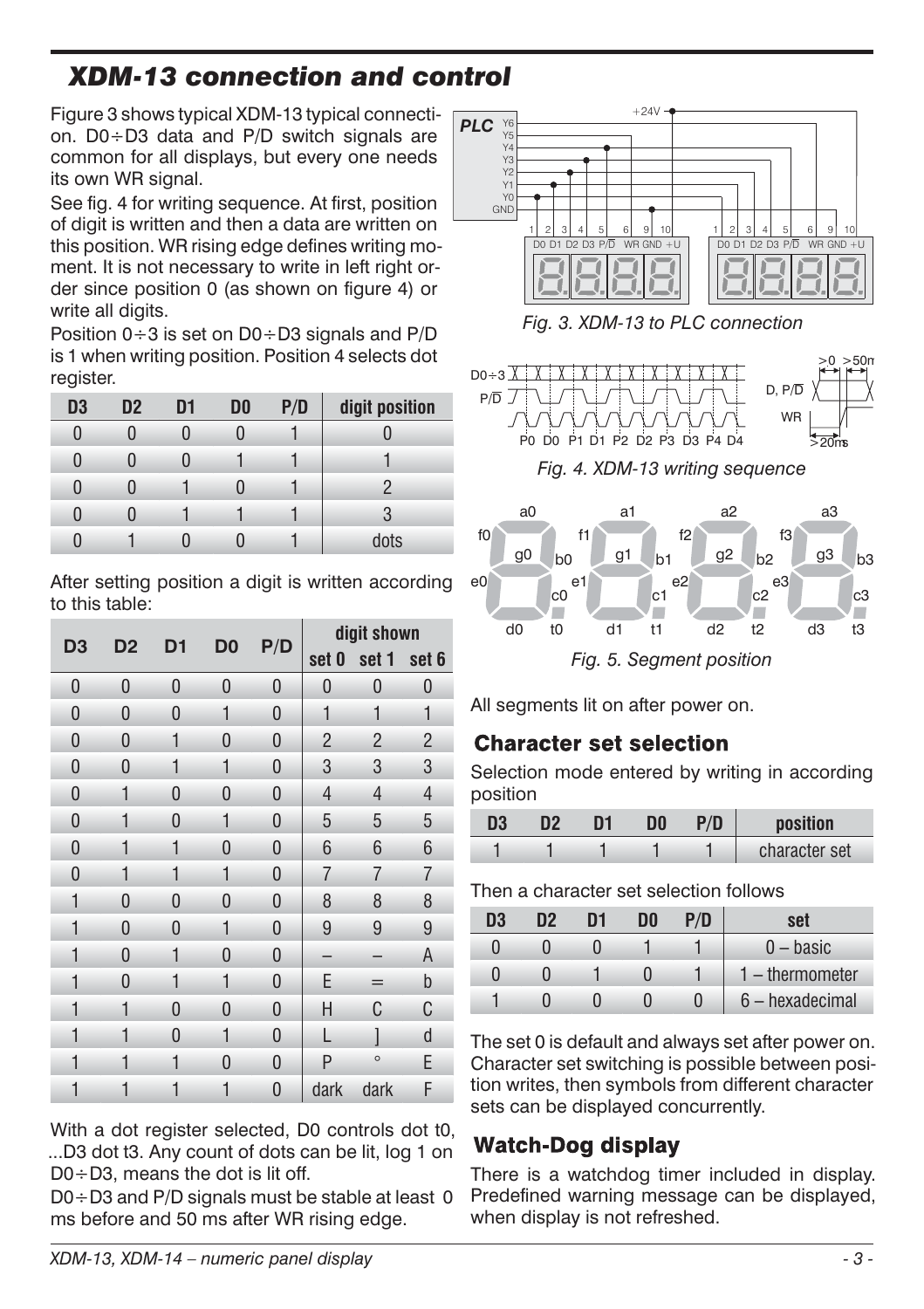<span id="page-3-0"></span>

| D <sub>3</sub> | D <sub>2</sub> | D <sub>1</sub> | D <sub>0</sub> | P/D | WD display<br>position |
|----------------|----------------|----------------|----------------|-----|------------------------|
|                |                |                |                |     |                        |
|                |                |                |                |     |                        |
|                |                |                |                |     | 2                      |
|                |                |                |                |     | 3                      |
|                |                |                |                |     | dots                   |
|                |                |                |                |     | <b>WD</b> timeout      |

WD time-out message is set as usual messages, selected position is only changed. Timer timeout is set in its position as  $0 \div 15$  binary number in 0.25 sec. steps. Thus a  $15\times0.25=3.75$  s maximum time is possible. WD function can be switched off by writing 0 ( $D0 \div D3=0$ ). After power on, WD function is switched off, and message is predefined as "four dashes".



### *XDM-14 connection and control*



*b) RS-485 half duplex line connection Fig. 7. Connection XDM-14A RS-422/485 to the PLC*

Fig. [7](#page-3-0) shows two XDM-14 connection. There are Din, Clk and WRS common signals and displays are individually addressed. The address is set on A0÷A2 connectors. Open input stands for log. 0,

+5V stands for log.1. Up to 8 displays can be connected to single control unit.

### **Communication**

Starts with 2 WRS pulses. Then two B1,B2 head bytes follow. There are A0-A2 bits in the B1 byte. Their value defines display addressed. One WRS pulse follows. Then a four (B3÷B6) bytes follow, with content of display figures. The first the right figure (digit) is transmitted. See fig. [5](#page-2-0) for segment depiction. See fig. [10](#page-4-0) for communication record in time. Din is sampled with Clk rising edge. High level is CLK quiescent state.

Figure [10](#page-4-0) shows data set-up and hold time. WRS must have a 1ms width at least. Clk signal must have high level when transmitting WRS pulses.

|                |    | 6  | 5  | 4              | 3              | $\mathcal{P}$ |          |          |
|----------------|----|----|----|----------------|----------------|---------------|----------|----------|
| 1. byte $(B1)$ |    |    | 0  | 0              | 0              | A2            | A1       | A0       |
|                |    |    |    |                |                |               | address  |          |
| 2. byte (B2)   |    | 0  | 0  | 0              | 0              |               | $\Omega$ | $\theta$ |
| 3. byte (B3)   | a3 | b3 | c3 | d3             | e3             | f3            | q3       | t3       |
| 4. byte (B4)   | a2 | b2 | c2 | d2             | e <sub>2</sub> | f2            | q2       | t2       |
| 5. byte (B5)   | a1 | b1 | c1 | d1             | e1             | f1            | q1       | t1       |
| 6. byte (B6)   | a0 | b0 | c0 | d <sub>0</sub> | e0             | f0            | q0       | t0       |

## *XDM-14A, XDM-14C connection and control*

Address and communication parameters are saved in an internal EEPROM (saved even while power off) of display with asynchronous interface. Fig. [9](#page-4-0) show display connection through RS-232 interface. One display can be connected to a single RS-232 interface, In practice, we can connect a few displays (its RxD input) to one PLC

TxD output. Then the only one way communication is possible and PLC is not able to check functionality of connected displays.

Display with RS-422/485 interface may be connected in two ways. If control device is equipped by full-duplex RS-422 line, four-lines connection is recommended – see fig. [8a](#page-4-0)). PLC transmitter is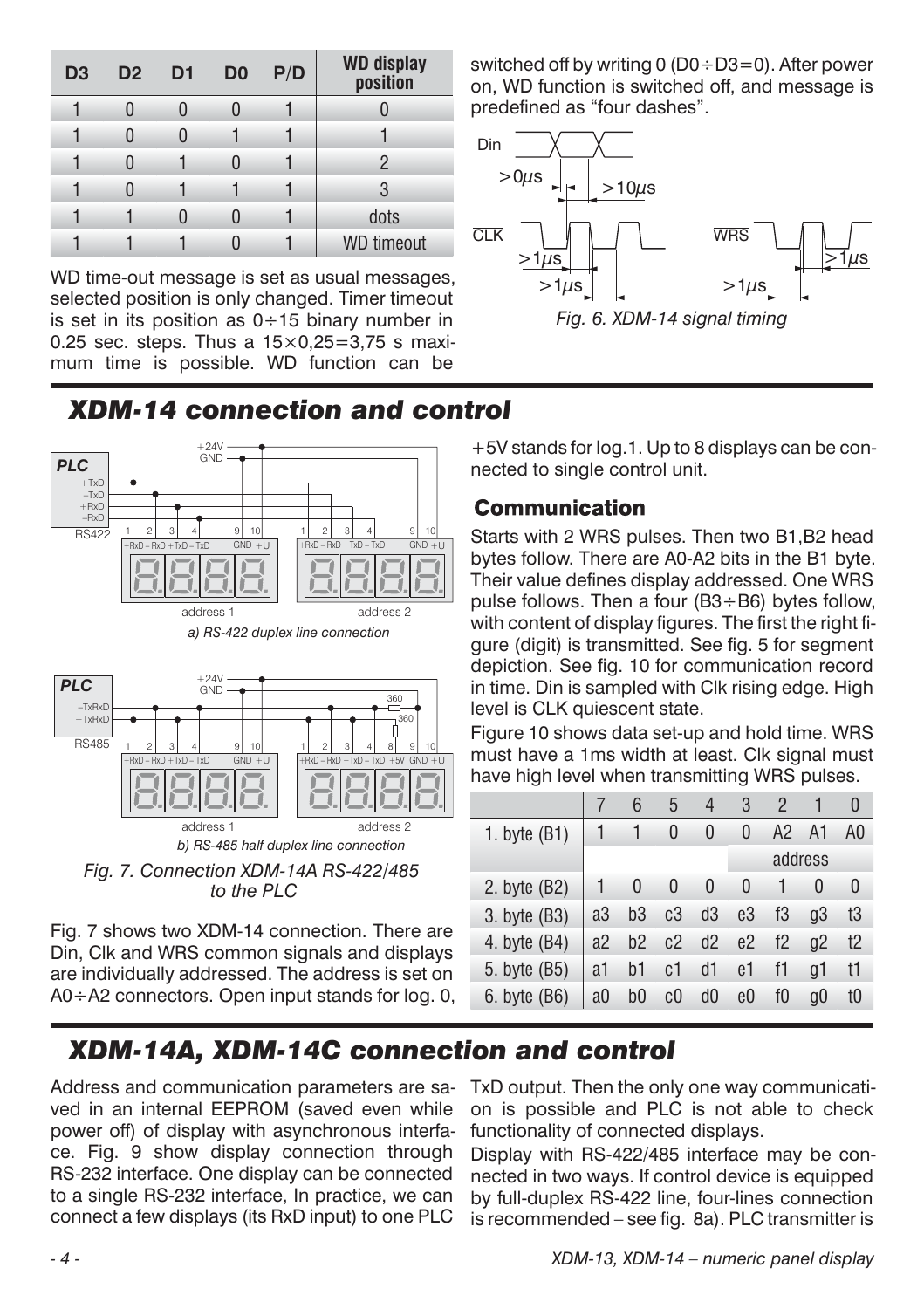<span id="page-4-0"></span>

*Fig. 10. XDM-14 write sequence*

always active. It may subsequently send com-Norton Term95 or Hyperterm). Displays with its responses to the receive pair of PLC. After re-rial PC COM – as shown in fig. [8](#page-4-0) a). Displays with sponse a transmitters enters a high impedance state, and line pair needs termination resistors to be defined.

The second way is two-wires (half-duplex) connection – see picture [8](#page-4-0)b). After command receive, the display send response to the same line. PLC transmitter needs correct output control – it has to enter a high impedance state after transmission. Termination for defined line state is required, on both sides the better. Fig [8b](#page-4-0)) shows termination on receiver.

#### **Communication protocol**

Simple ASCII protocol (ADAM like) is used, communication model is master-slave. Display always figures as a slave.

Common message format is:

**[delimiter][address][command][data][checksum]CR**

where:

- **delimiter** unique initial character (not used in message body – eg.  $(2, 5)$
- **address** two-digit hexadecimal ASCII address  $(00 \div FF)$
- **command** determines required action
- **data** necessary data appropriate for specific command, numbers are hexadecimal in ASCII format
- **checksum** It is a two-digit modulo 256 sum of all the characters in message except this checksum and trailing CR character when checksum in protocol is turned on. For example message \$07M<CR> will be \$07MD8<CR> with checksum (24h+ +30h+37h+4Dh) mod 100h=D8h.
- **CR** carriage return character 0DH, determines the end of message.

#### **Configuration**

There are default values set for all parameters after display assembly. Before operation start parameter configuration may be required. It can be performed from PC with terminal program (e.g.

mands to all connected displays. Displays send RS-232 interface can be connected directly to se-



*Fig. 9. XDM-14A RS-232 connection*







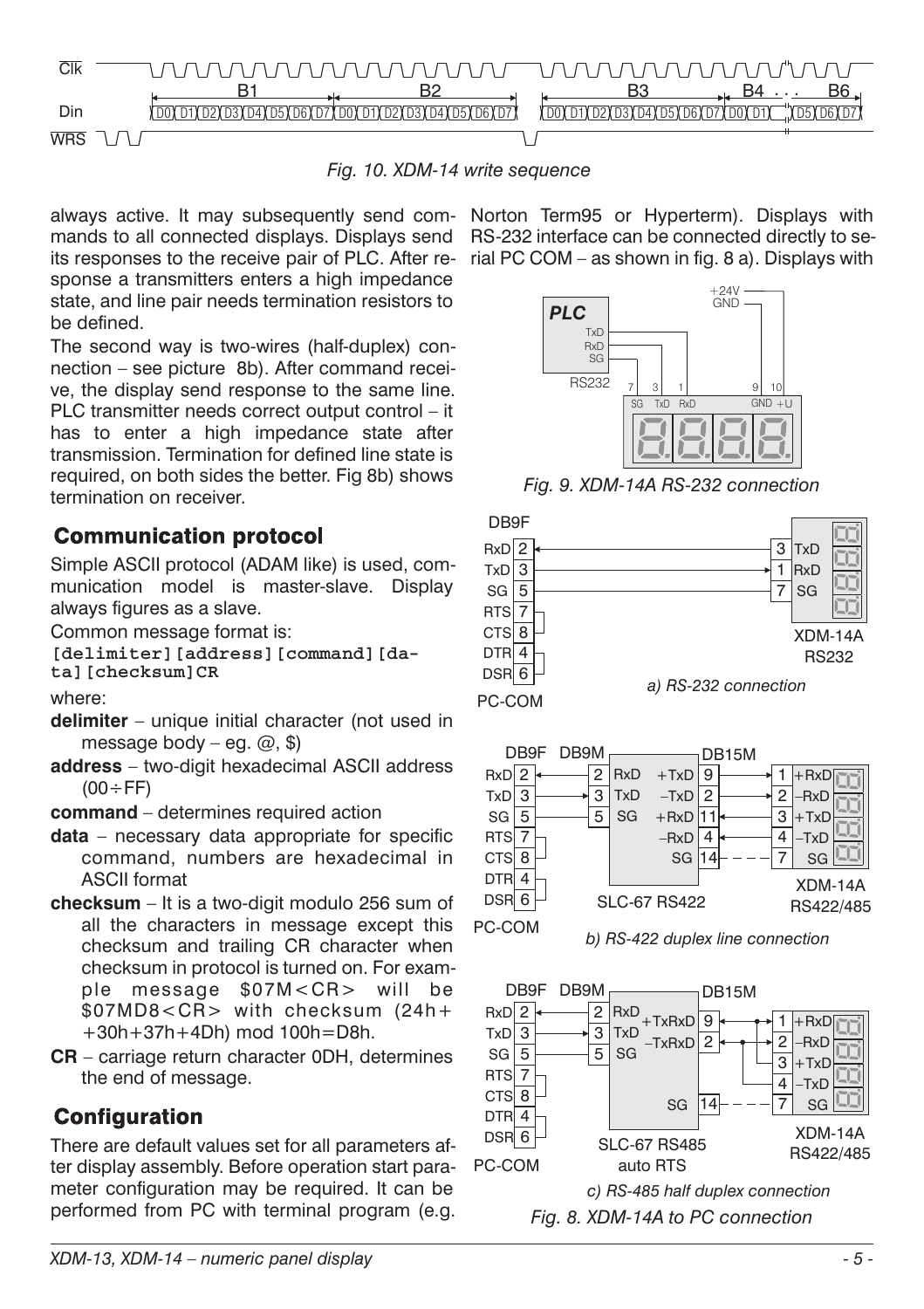<span id="page-5-0"></span>RS-422/485 interface must be connected through interface converter – e.g. ELSACO SLC-21 – see fig. [8](#page-4-0)b) or fig. [8](#page-4-0)c). Temporarily a direct connection can be used – see fig.

For 1,5 sec after power on, the display is waiting entry command to configuration mode. Communication parameters are 2400 Bd, 8 bit, no parity, module address 00. For switching to configuration mode display must receive three <ESC> characters subsequently. Procedure to entry to configuration mode follows:

- Connect the display to PC according to fig. [8](#page-4-0)
- Run terminal application on PC, set communication parameters 2400Bd, 8 bits without parity, 1 stop bit
- turn on display
- press ESC key on PC keyboard as long as ..: " character (colon) appears on display

Display reports configuration mode enter by sending ..." character (colon). Since now display will write all the received characters to its EEPROM. The characters received are not echoed. Configuration mode ends when "!" (exclamation mark) received.

If (after power on) display doesn't receive three <ESC> chars, it comes to normal operation mode after 1,5 sec.

When in configuration mode, next commands can be used:

- **?/** module send its name and \*firmware version (e.g. /XDM-14A\*19990120)
- **??** display send ?<EEPROM content>, i.e. all the commands, saved in its EEPROM. After every <CR> a <LF> will be added to be readable on terminal.

Any command can be used for configuration. In configuration mode received characters are not echoed nor answered. Received characters are immediately written to EEPROM. Saved configuration will be executed while leaving configuration mode.

- **!** display sets default parameters (clears EEPROM configuration) and leaves configuration mode.
- **\*** display leaves configuration mode without changes in EEPROM.

When power off occurs in configuration mode, configuration is lost and display must be configured properly again.



*Fig. 11. XDM-14A temporary RS-422 connection to the RS-232 COM port PC*

#### **Communication commands**

#### *Interface setup*

**%aannttccff<CR>**

- **aa** current module address. The default address is 00.
- **nn** new module address (01÷FF). After execution, the address of display is nn, and aa address is released.
- **tt** response delay in ms. Allowed value is  $00 \div FE$ , which means  $0 \div 254$  ms. This parameter allows response to be delayed. It may be important on half duplex lines (as RS-485), e.g. to switch direction of communication on line converters, repeaters, modems, etc. Setting tt=FF disables response completely. Default value is tt=0A, that means 10 ms.
- **cc** baudrate code:

| 01 300 Bd  | 06 9600 Bd  |
|------------|-------------|
| 02 600 Bd  | 07 19200 Bd |
| 03 1200 Bd | 08 38400 Bd |
| 04 2400 Bd | 09 57600 Bd |
| 05 4800 Bd |             |

**ff** 8 configuration bits

*bit 7* – not used

*bit 6* – checksum: 0 disabled, 1 enabled.

If checksum was enabled, checksum byte must be used in commands and also will be inserted in responses.

*bit 5* – parity – 0 disabled, 1 enabled.

*bit 4* – parity type – 0 odd, 1 even. If bit  $5 = 0$ , bit 4 has no meaning.

*bits* 3÷0 – not used.

*Response:*

**!nn<CR>** OK.

**?aa<CR>** error, command not executed.

If command was received correctly, execution comes immediately and then a response will be sent. Thus a response will be sent with new communication parameters, excluding baud rate.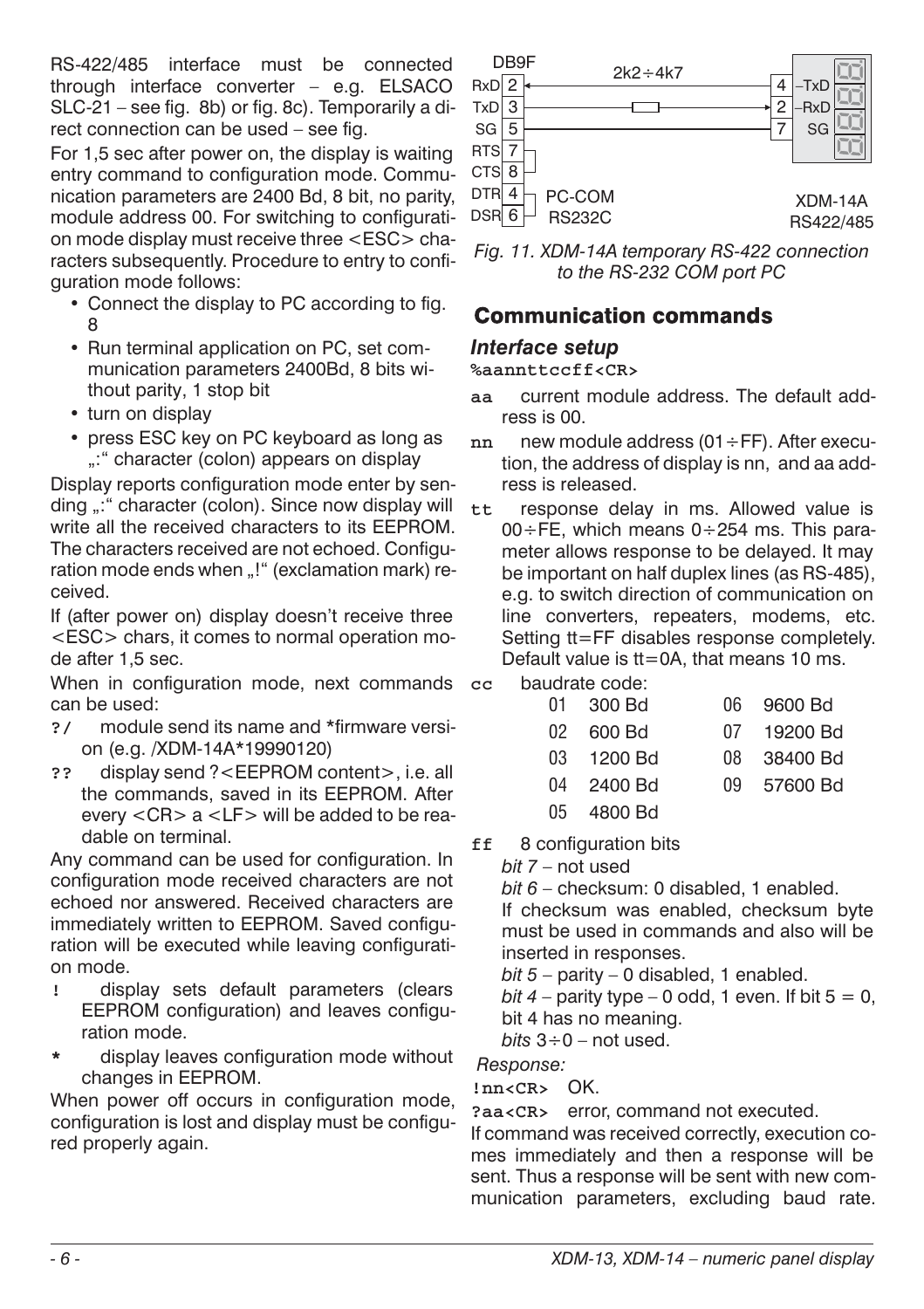Baud rate is changed only when executed from EEPROM at start up.

#### *Soft WatchDog setting*

Soft WD allows to check lost of communication. If in a predefined time, there is no command received, four dashes will be displayed instead of number.

#### **%aaWnnnn<CR>**

**aa** module address

**nnnn** WD time in msec as hex number. E.g.: **07D0** set WD time to 2s, **0000** disables WD function.

*Response*

**!aa<CR>** OK.

**?aa<CR>** error, command not executed

#### *Fimware version*

**\$aaF<CR>**

**aa** module address

*Response* **!aayyyymmdd<CR>**

e.g. **!0119991207<CR>**

### *Module name*

**\$aaM<CR>**

**aa** module address *Response:* **!aaXDM-15<CR>**

#### *Interface parameters request* **\$aa2<CR>**

**aa** module address

*Response:*

**!aattccff<CR>** O.K

where **tt**, **cc** and **ff** are corresponding parameters as written by line parameters set-up **%aa...** setup command

**?aa<CR>** error

### *Configuration reading*

**\$aaE<CR>**

**aa** module address

*Response:*

**!:xx..xx<CR>**

**xx..xx** determines EEPROM content, saved in configuration mode. Up to 240 characters may be sent. EEPROM content includes <CR> and ! characters too, if configuration mode was exited correctly.

#### *Pause*

Command allows to stop module for a predefined time. In this state module does not interpret commands. It usually may be used in configurati-

on – it allows for example to display text message after power up.

**\$aaWtt<CR>**

**aa** module address

**tt** time in 0.01 sec

*Response:*

**!aa<CR>** O.K. **?aa<CR>** error

#### *Restart and initialization from EEPROM* **\$aaX<CR>**

**aa** module address

*Response:*

none

#### *Display a number / text on XDM-14A* **"aaT<number><CR>**

**aa** module address

**<number>** = number to be displayed, e.g. 123.4. Generally every ASCII character, which has a 7-segment representation, may be used.

It is always necessary to sent all characters – one per each controlled digit. Exception is  $...$  " (dot) – it is as additional character and it is interpreted as decimal point after digit. If only dot may be displayed on appropriate position, space character and dot must be send.

Also binary map of segments may be used. It must be written as \ (backslash) and ASCII hexadecimal byte. Segment depiction:

| conmon<br>эı<br>∼ອ⊓ບບ⊾ | u | ՝ | u |  |  |
|------------------------|---|---|---|--|--|

E.g. command **"01T\92\92\92\92<CR>** displays three horizontal lines on 4 digits indicator (lights segments a, d, g).

*Response:*

**!aa<CR>** O.K.

**?aa<CR>** error, command not executed

*Display a number / text on XDM-14C* **"aaT<number><CR>**

**aa** module address

**<number>** = number to be displayed, sequenced for all displays, e.g. 0123.456.789.012.345, see fig. Generally, you can enter any ASCII character interpretabel on seven-segment display. But you must always enter all 16 characters. The only exception is "." character, interpreted as a dot after number.If you want to lit th only dot, you